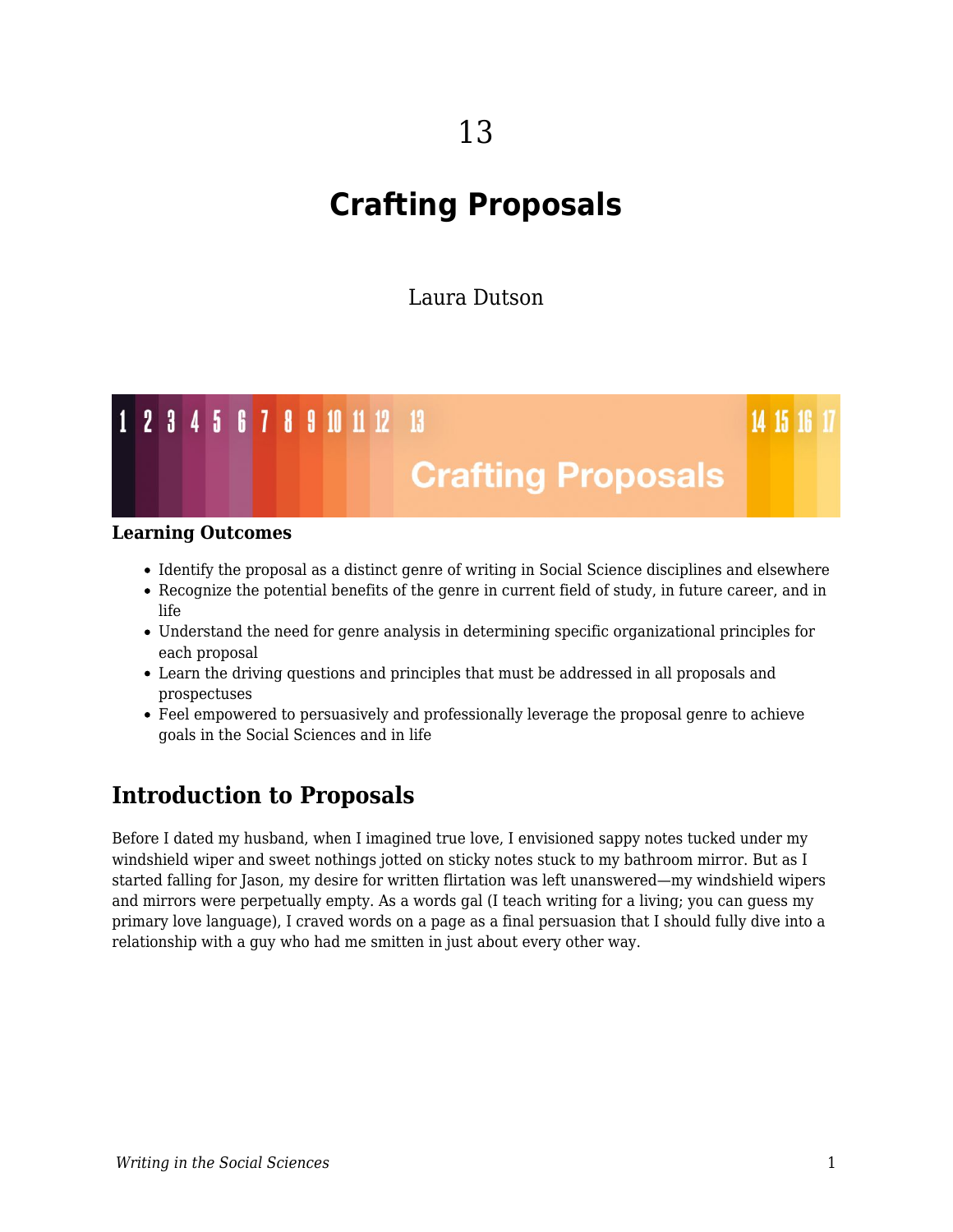

The two of us about an hour after I accepted my now-husband's written marriage proposal. (Courtesy of the author.)

Luckily for me, and our two girls who wouldn't be here without us, Jason knew his audience. And so on the night he proposed, while we sat cozy on the bench seat in a truck parked on the side of the road, he gave me the first and only love letter that I've ever received from him. The letter genuinely detailed his feelings and what he hoped for our future. He loosely outlined a problem—racing-heart, weak-knees, dizzy-head love—and a solution—his hope that I would agree to a life-and-beyond partnership and commitment. I said yes. I'm oversimplifying the decision just a bit, but essentially, the love letter sealed the deal.

When we face life's sticky issues, whether they be, ahem, marriage relationship decisions, or more broadly—civic problems, community projects, research ideas, social concerns, or heck, even a lengthy school essay, it's often difficult to tackle a complex project alone. As we start to visualize solutions to problems, we often discover we need buy-in from someone else (or a group of someones) to make stuff happen.

A proposal is one way to get buy-in from the people you need to make things happen. We write proposals to persuade an audience to support a suggested action plan. You'll find proposals that ask for dollars to finance a project, skills and resources to boost a venture, or simply permission to proceed. A proposal asks a specific audience to address a specific problem by supporting your efforts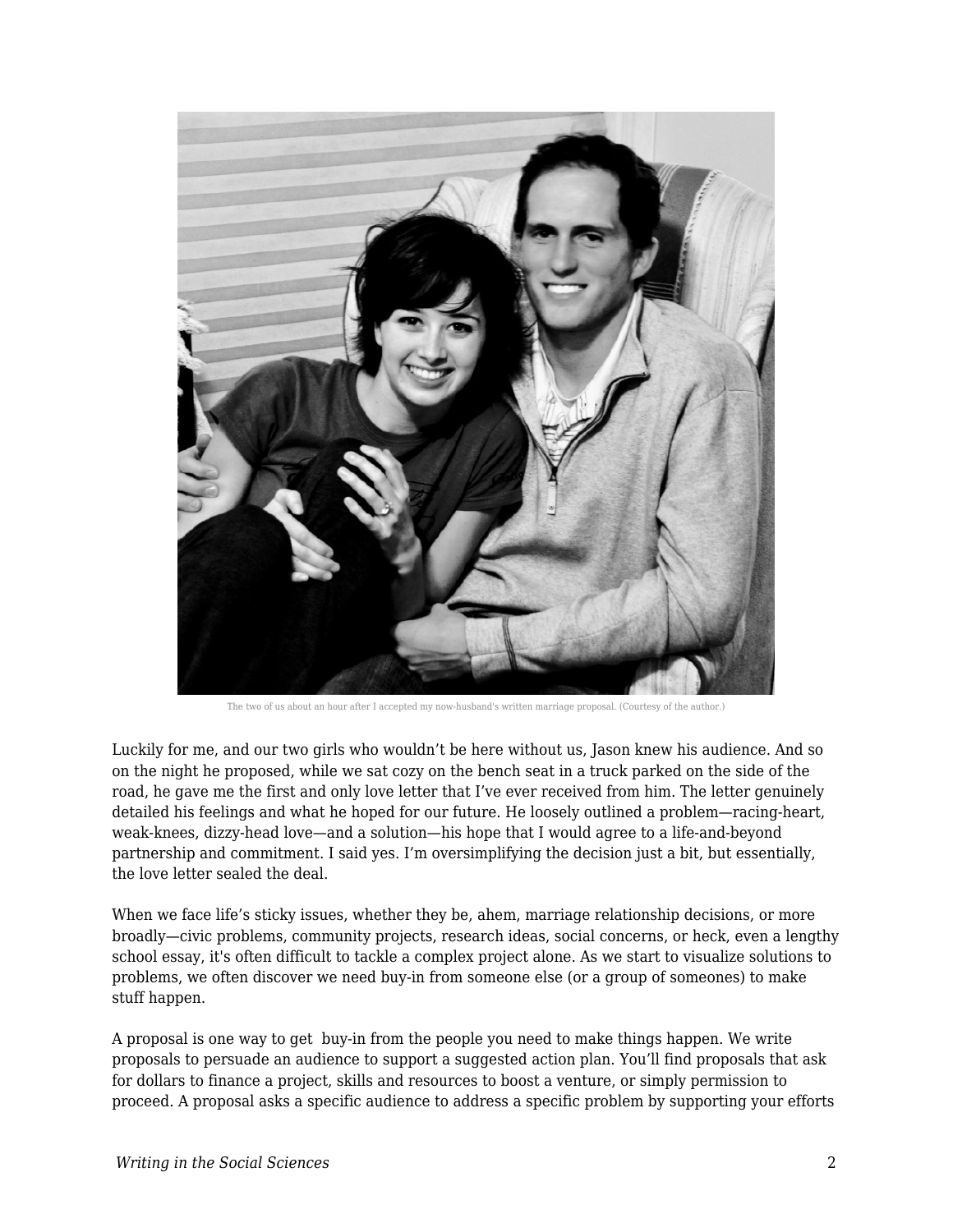on a specific course of action. Specificity is key.



Local school districts submit proposals to receive federal government funding for Head Start, a research-backed program for early childhood education

The uses of a proposal document are as diverse as the problems they address. To flood you with examples—charity organizations submit grant proposals to various donors asking for funding to initiate a new projects or sustain efforts; contractors submit bids (proposals) to complete work on construction projects; city councils file proposals asking for funding to improve city infrastructure; entrepreneurs request investment money for business start-ups; teachers write grant proposals asking for additional classroom equipment; venues pitch their location for an event; employees suggest ideas for solving company problems to higher-ups; academics submit proposals seeking permission to present at professional conferences; researchers seek funding to conduct research; graduate students ask for go-ahead from faculty to proceed with a large project.

At times, proposals are submitted as part of a competitive process—only the best proposals are given the nod. Other times, proposals are a stepping stone to ensure preparation and readiness before the wish is granted. Proposals can be solicited as part of an official process or program to award funding or support. Or they are sometimes submitted to an audience unsolicited, delivered on the guts and prayers of the writer.

#### **Proposals in Your Life**

Consider a time when you've requested something specific from someone— a proposal of sorts. How did you ask for the support?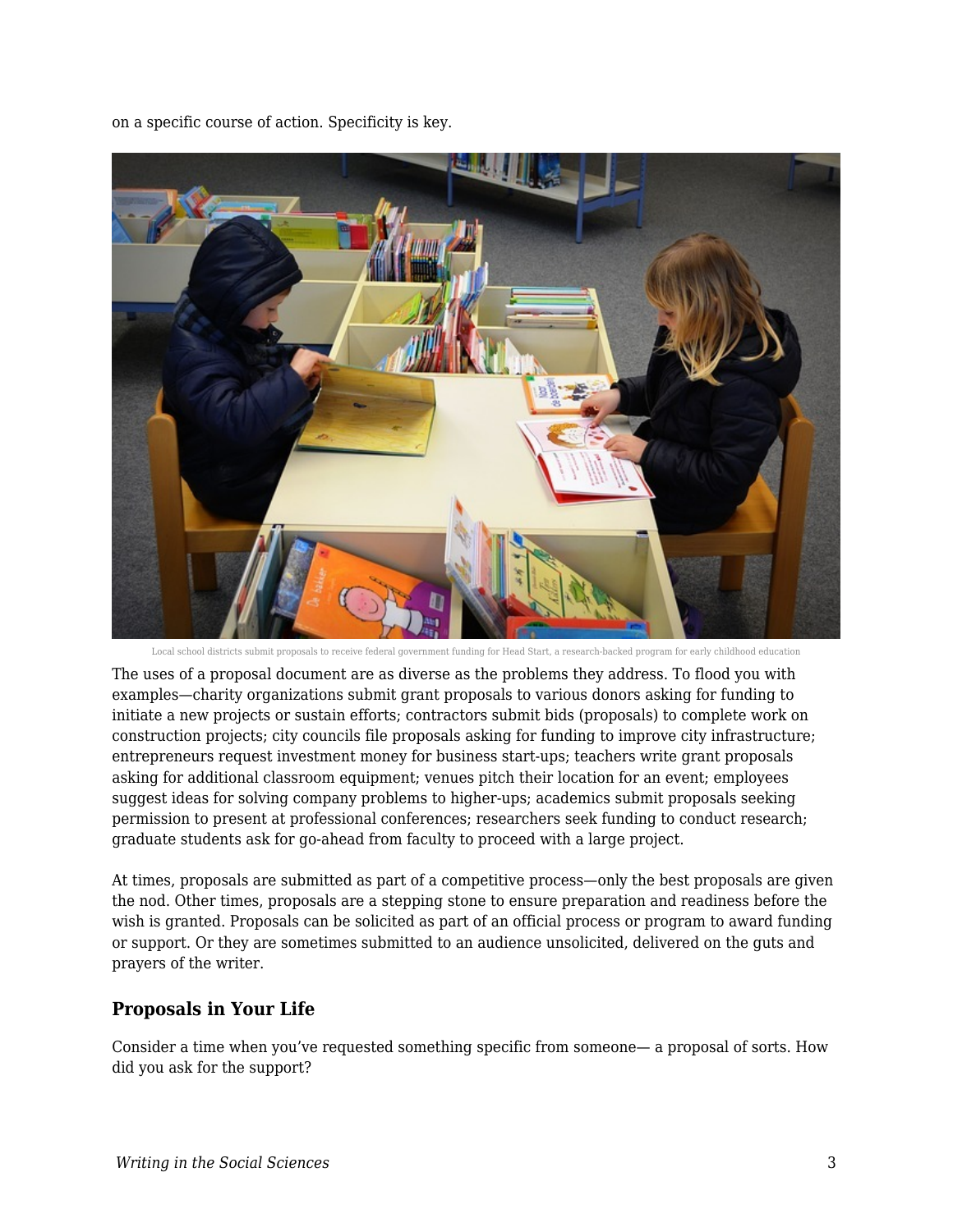# **Proposals in the Social Sciences**

As a social scientist, proposal documents will help you rally support from the right people as you move from a question or gap in the literature into experimentation, from uncovered research into papers or presentations, and from established conclusions into real-life applications. Social science is social. Use proposals to bring the social, the right people and resources, to your science. There are many types of proposals, and the categories blend and blur, but here are a two broad types of proposals you might encounter in the social sciences: research grants and prospectuses.

# **Research Grants**

Discovering and documenting ideas has a cost, and often that cost can be measured in dollars and cents. In the social sciences, thinkers (students, faculty, researchers, etc.) often request funding to complete a research project through grants. The money can be used to subsidize time, travel, materials, experts, and other resources needed. Research grants are offered by universities, by invested organizations, and government agencies. For example, see [grants.gov](http://www.grants.gov/) for lists of federal funding grants.

# **Undergraduate Research Grants**

Budding student social scientists can submit proposals to apply for research grants specifically available for undergraduate research within colleges and departments and/or through university libraries. Many of these opportunities require collaboration with a faculty member, which deepens the possibilities and enriches the experience.

Have a good idea for a project? Find a faculty member who is willing to back you up, write a solid proposal using this chapter, and you have a decent chance of getting funds to make it happen.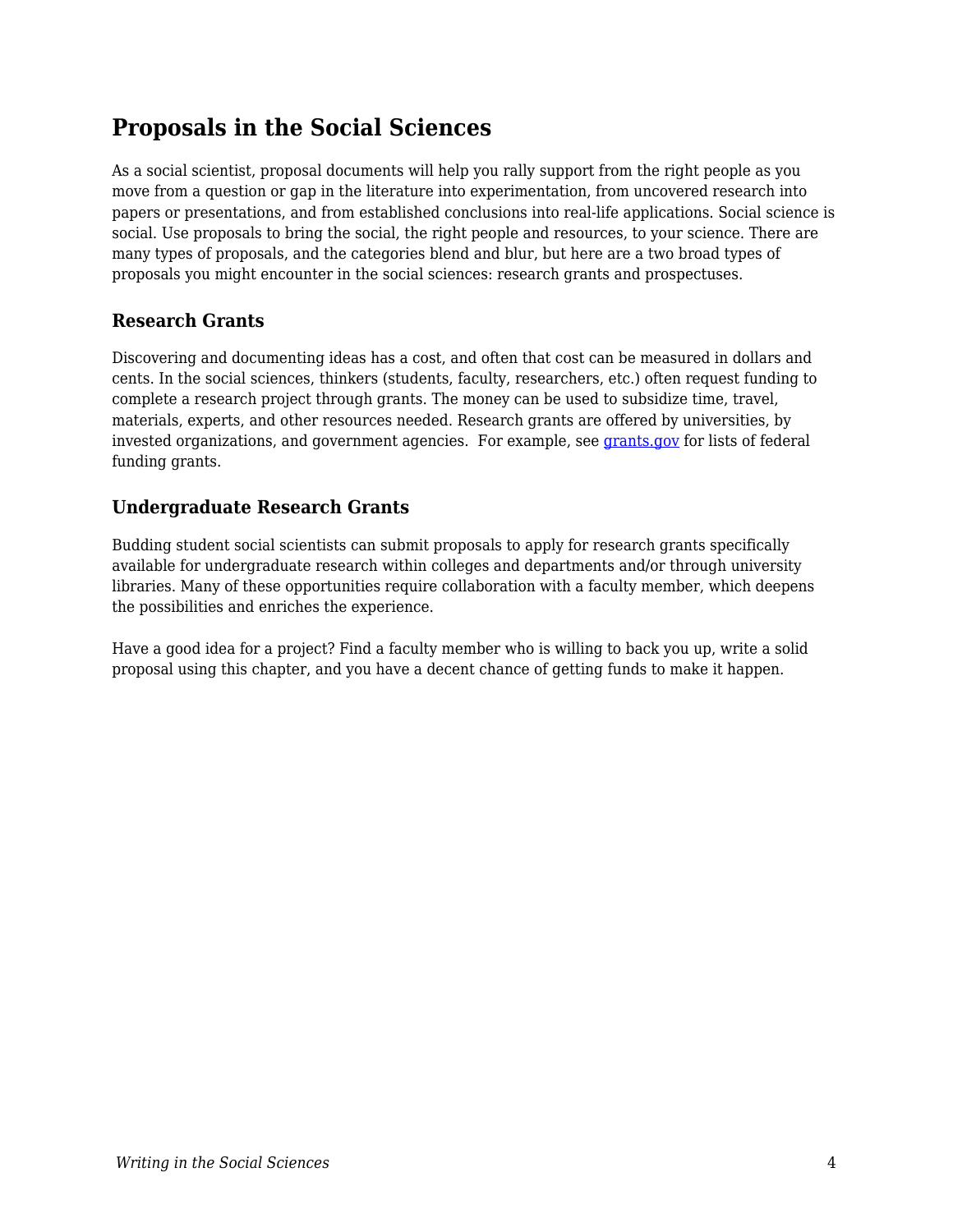

A recent BYU student research project looked at shyness and its effects on romantic relationship expectations and satisfaction. The funding for the project was achi through submission of a proposal.

Talk to faculty, college advisers, and librarians to discover these undergraduate opportunities for project funding. Be on the lookout for posters and emails within your college department advertising deadlines and requirements. Even university libraries often offer research funding for using their materials to complete a project.

You can find Brigham Young University's Harold B. Lee Library undergraduate research grant information [here.](https://lib.byu.edu/services/student-research-grants/) And to access specific examples of undergraduate-faculty collaborative research projects completed with grant funding at Brigham Young University, visit the [Journal of](http://jur.byu.edu/) [Undergraduate Research](http://jur.byu.edu/), which publishes the final write-ups of funded projects in each department.

#### **Prospectuses**

A proposal to write a substantive research paper or book is often called a prospectus. Social scientists write this type of proposal when dealing with written research projects or books.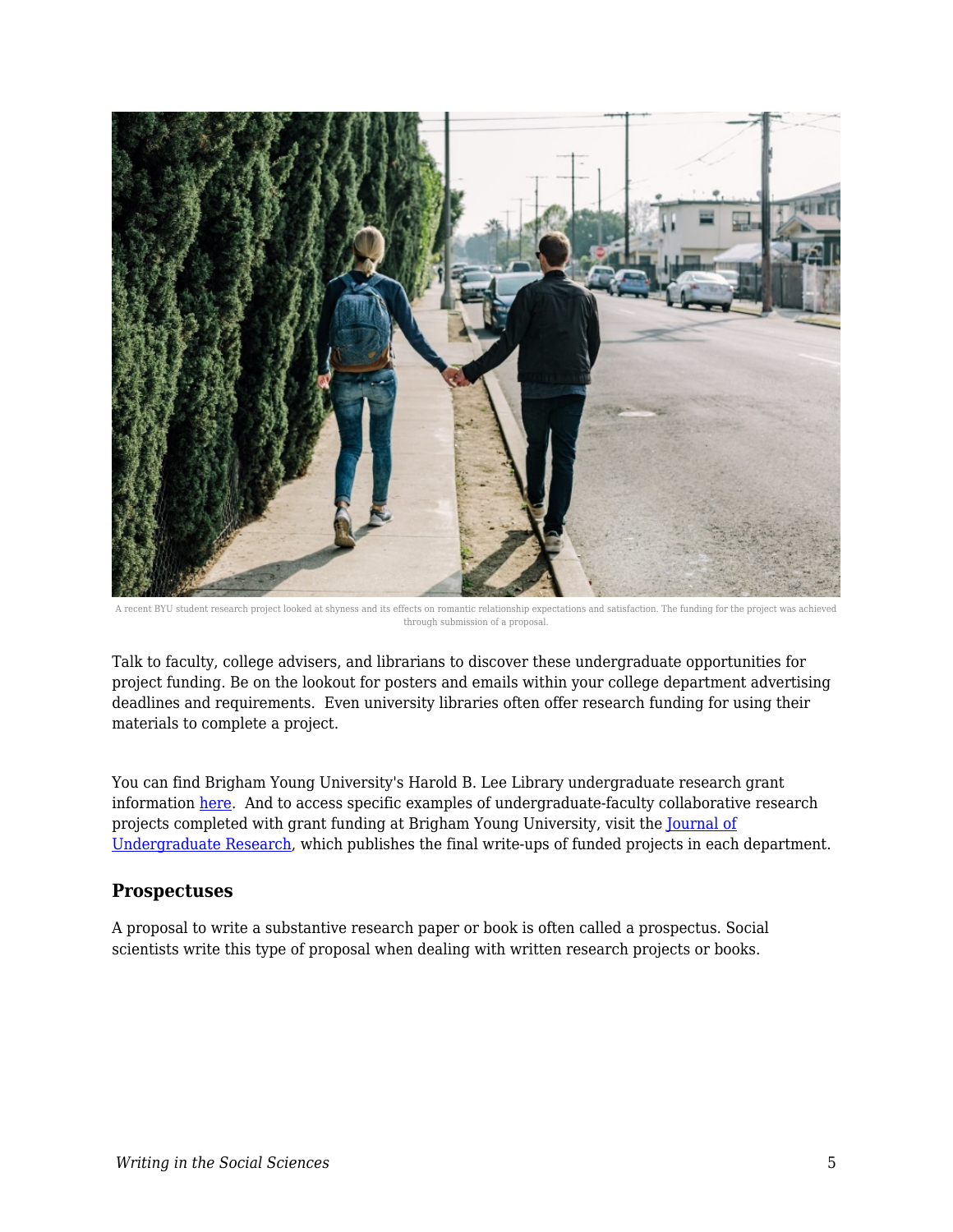

A prospectus is a proposal that pitches a research project, often written to seek approval from a faculty mentor.

At its heart, a prospectus is about getting on the same page with faculty who will support your project. It's the same with proposals as a whole—getting on the same page with those who have the power to support your project.

In graduate programs and upper-level undergraduate courses, you might find students working on prospectus documents that detail their ideas and plans to complete a large research project, a master's thesis, or doctoral dissertation. These prospectuses pitch a topic and plan for the larger writing/research project.

A prospectus document is usually submitted to a faculty member or committee who has the power to approve project plans and give the student go-ahead and support. A prospectus is used to ensure student preparation, determine student focus on a significant issue worth researching, and establish student/faculty agreement on a feasible plan before a student is released to dive headlong into databases and drafting.

As subsets of proposals, we'll talk about both research grants and prospectuses under the broader title, proposals, in the rest of the chapter.

# **Creating a Proposal**

Each opportunity to write a proposal will be distinct. Some calls for proposals will have specific templates; some won't. They will differ in expectations regarding page count, section headings, and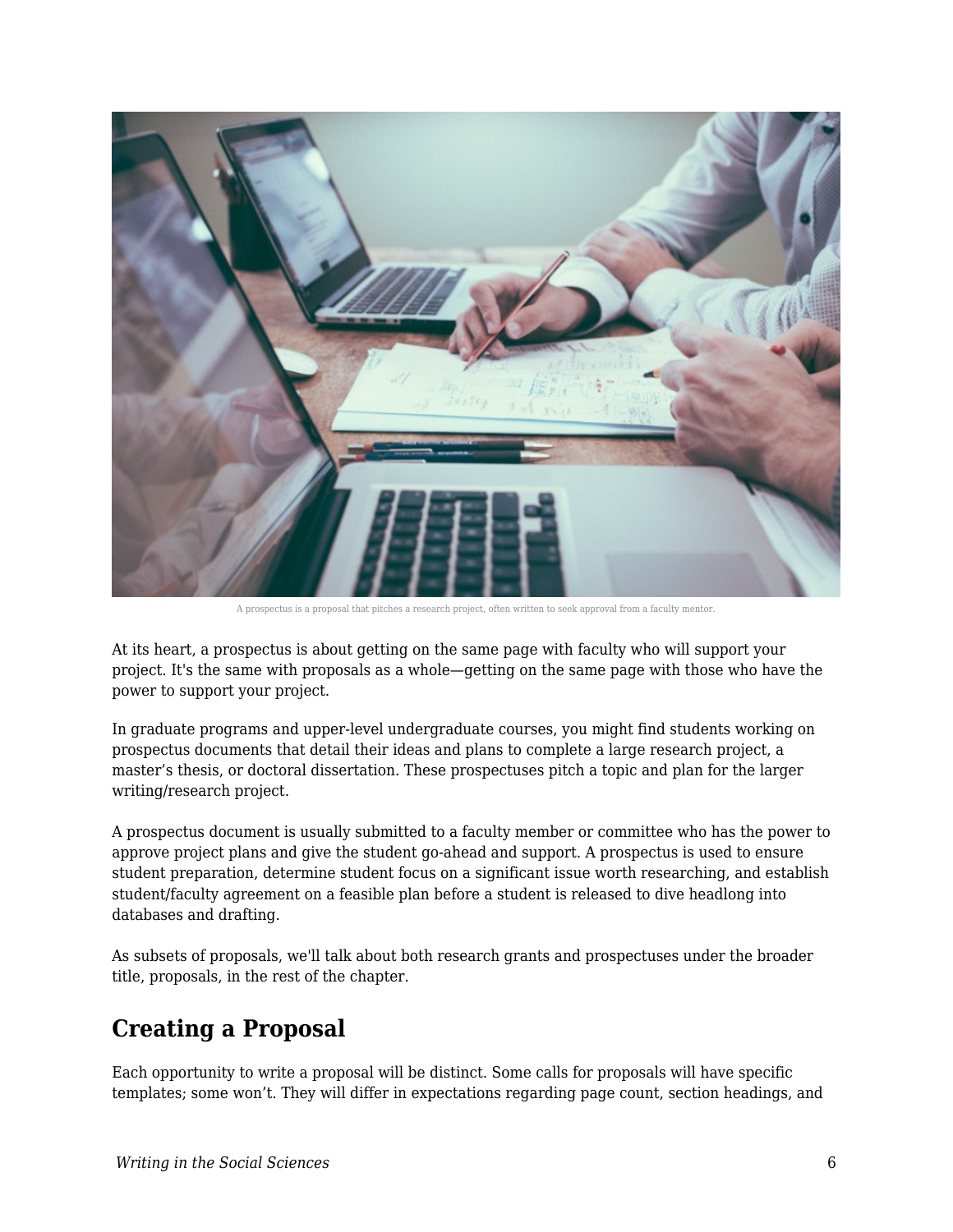detail level. We can't tackle—nor do I know—all the nuances and requirements of each and every proposal.

But this I do know: as a proposal writer, you're expected to uphold specific expectations and comply with any diverse specifications that might be required by your audience, the people with the power to bestow a blessing of resources, funding, or permission. Your ability to meet and exceed an audience's unique expectations will determine how willingly they say yes.

So don't write a proposal before doing homework: read all provided instructions, use the provided template if given one, talk to those with experience on the specific proposal, and scrutinize successful proposal examples in each unique circumstance to determine your audience's expectations.

Proposals are written in the mode of problem and solution. Your job is to demonstrate that there is a problem for which you have a unique solution. And then your job is to present the solution—propose and pitch the solution and course of action—to the specific problem.

So, identify a specific problem or question in your area of interest. Then design a plan, study, or project to address it. And finally describe the plan and method in detail in a proposal for the bigwigs.

### **Understanding Proposal Requirements**

Which of the following options are good ways to find out and meet the specific requirements of a proposal opportunity?

- a. Review examples of past successful proposals for the specific opportunity.
- b. Talk with decision-makers who will review the proposals to discover their expectations for the document.
- c. Find and mimic any provided templates for the specific proposal opportunity.
- d. Ask those who have submitted proposals in the past for advice.
- e. Read and re-read the posted "call for proposals" information to understand decision-maker priorities.
- f. All of the above.

# **Proposal Sections**

As I've said, proposal formats vary widely. But more than likely, most proposal specifications will ask you to create a document with sections to address the main core questions. Let's consider some of the common sections you might encounter and how they address questions that you need to answer. Obviously, order and specific headings will vary in each proposal depending on the listed requirements.

#### **Title**

Most proposals ask you for a title. Create a vibrant, engaging title with specific, clear articulation of your problem and/or solution to make your audience want to learn more. Think of your title as the hook to get your audience to continue. Two-part titles with a colon allow more space for specificity. Be sure to follow capitalization rules for titles in the desired writing style (APA, MLA, Chicago, etc.).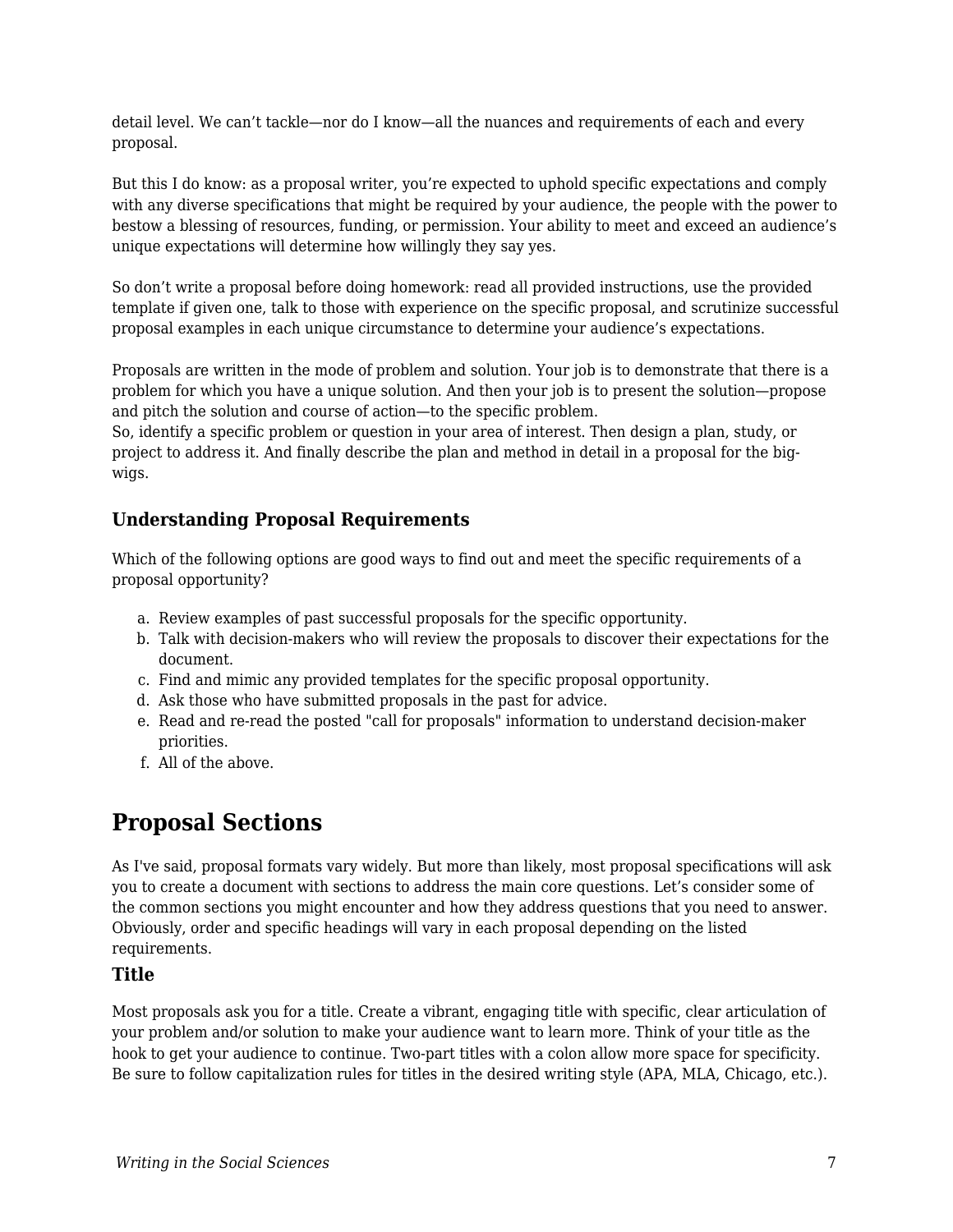#### **Introduction/Purpose**

**What is the proposed action or solution? What does the writer want to do?**



The authors of a research proposal at BYU wanted to look at the role of genes in how individuals cope with stress. This was the aim of their exploration as presented in their proposal.

Here you include a brief overview of the purpose of the proposal. You establish the proposed action or solution in general terms—your goal at the outset. Sometimes, this section doesn't have an obviously marked header, but is rather the first paragraph(s) to launch the document.

When writing a proposal for a possible research paper (a prospectus, as we discussed earlier), you likely won't know the full nuance of your thesis or conclusions exactly. But you should have questions about your topic that have narrowed your scope of exploration. Announce an aim, goal, and/or scope as a starting point.

Set-up your stylistic voice and tone right away. While you should write appropriately for the circumstance and audience, avoid dull or diluted writing. Be clear, vibrant, and direct. In a competitive proposal process, reviewers may only read the title and introduction before deciding whether to give more consideration to the proposal. Be interesting; don't let them stop reading.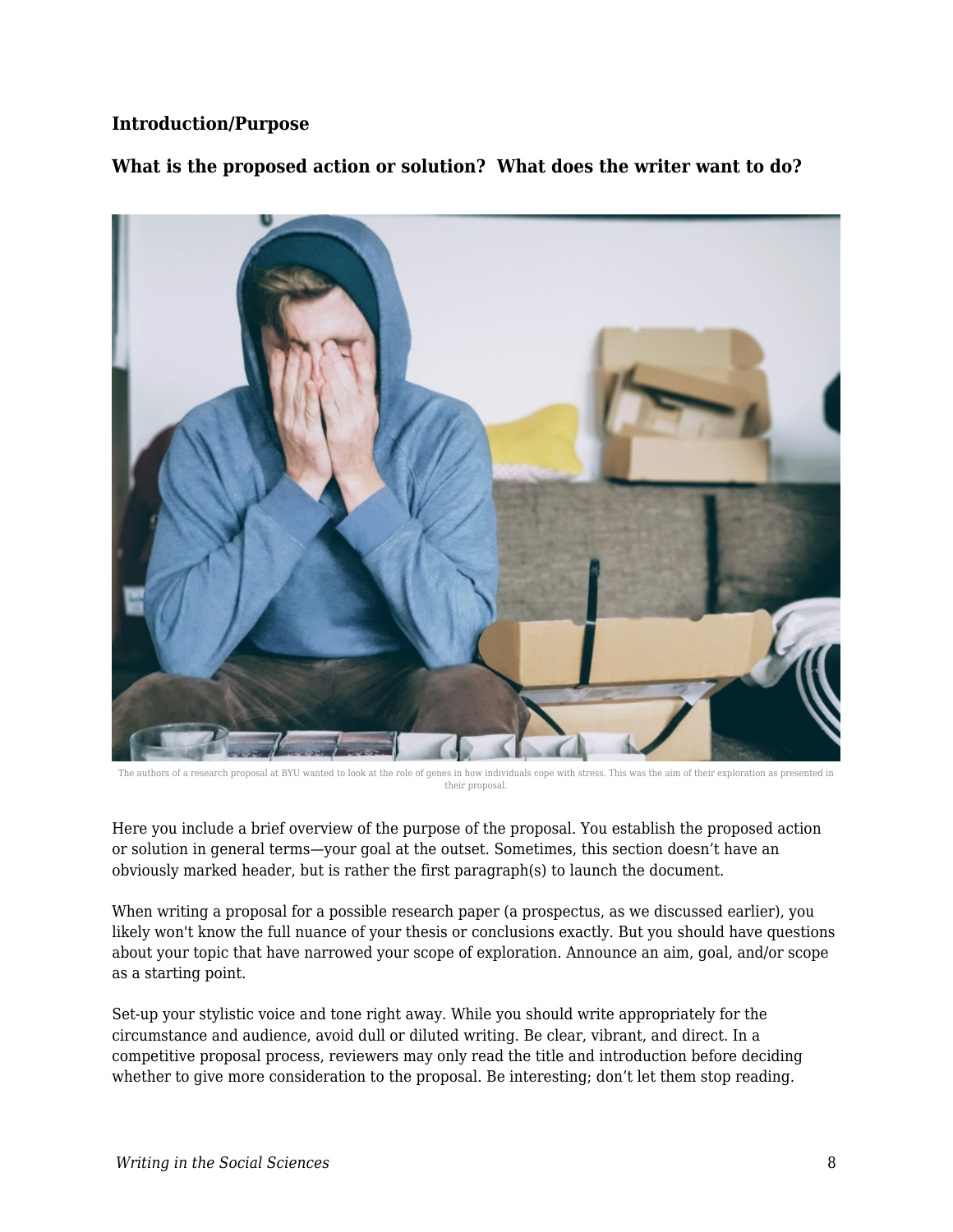### **Problem/Question**

# **Why is it proposed? What is the problem, question, need, or goal to address? And how is it important to both the writer and the decision-makers?**

This section establishes the need and importance for the proposal—a why for the proposal.

In this section, explain how you recognized a question begging for an answer, a problem itching for a solution. If personal reasons are driving your question or problem, in some proposal circumstances it is appropriate to detail these motives in this first section. Read through sample proposals in similar circumstances to see if personal motives are appropriate to include in yours.

You will also want to use this section to demonstrate your understanding of the conversation surrounding the question, problem, need or goal; show that you've reviewed the literature/research/conversation surrounding your topic. You can do this by incorporating ideas and context from other researchers or thinkers on the issue. As you do, suggest how your project is distinct from others, but how it fits in the context of a larger conversation. If you've written a review of literature around a certain question or topic prior to drafting a proposal (which you can read more about in the Literature Review chapters of this book), you would incorporate an overview of your literature review conclusions in this section.

Be aware that proposals might ask you to include more than just an overview of your literature review conclusions in your proposal. Some proposals require a separate, more lengthy literature review discussion as part of your submission to demonstrate a more thorough understanding of context. If so, it is likely to be included earlier or later in the proposal document as a separate section and thus would be less likely to be included here in this section. As always, follow the specific guidelines for each unique proposal opportunity to decide how to include literature review content. Include a reference page in the appropriate citation style as necessary.



By seeking to understand the relationship between punk music and activism specifically in Belfast, Ireland, one proposal writer sought to illuminate how music generates and motivates activism generally.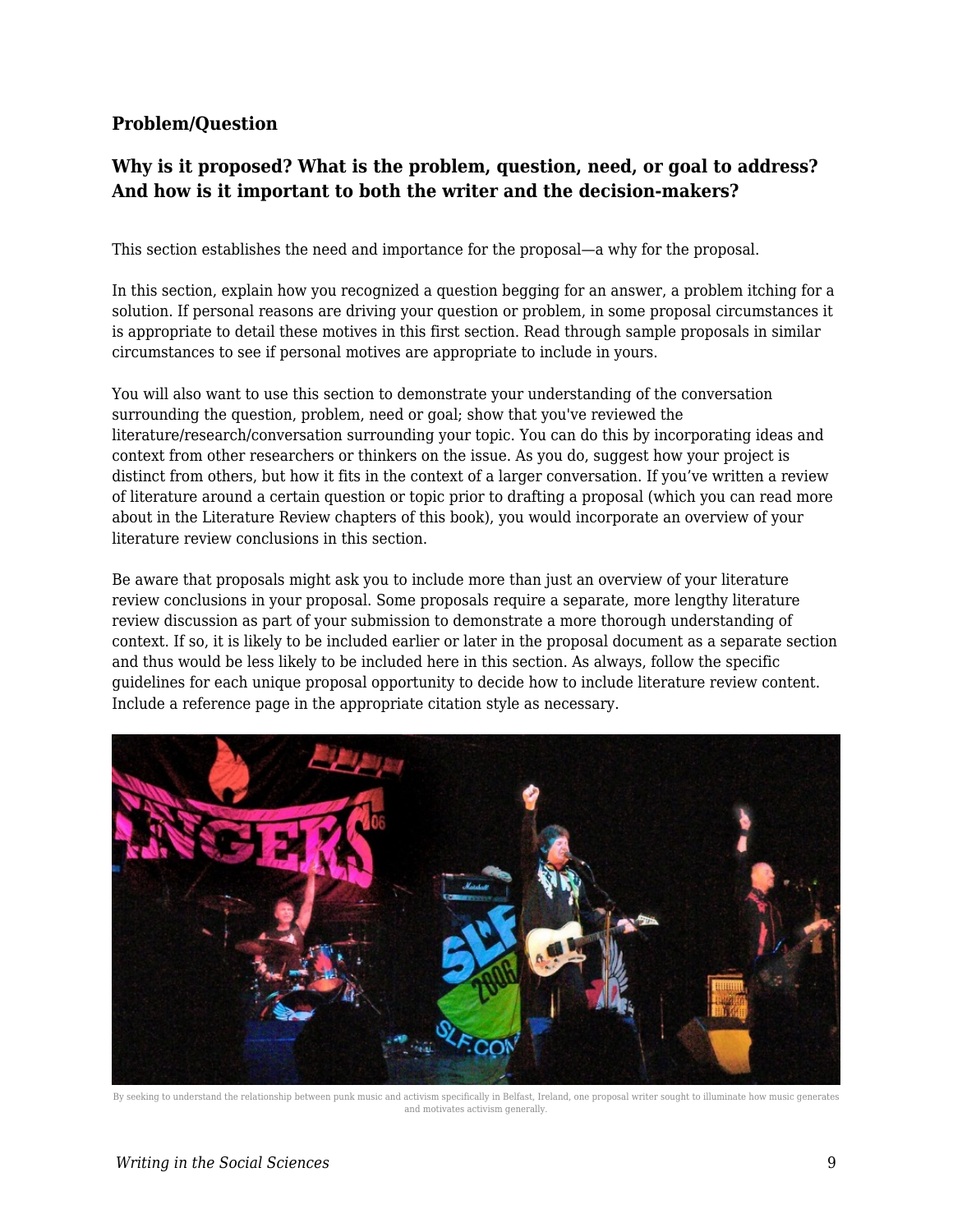And as a final, most important, step in this section, persuade the audience that the question, problem, need, or goal is (or should be) important to them. As with all good writing, a writer is most effective when writing toward the values and concerns of their audience. This is especially important when the audience holds power to determine your (or your project's) fate. In providing your audience with a statement or narrative of the problem, present convincing evidence that the problem matters now and the time to address the problem is now. Make a solid case that the problem is ripe, ready to be addressed—and you are the one for the job.

#### **Objectives/Solutions/Outcomes**

# **How will the proposed action/solution effectively solve the problem, answer the question, meet the need, or achieve the goal that the audience now agrees is important?**

In this section, identify what you plan to produce, specifically any tangible outcomes you anticipate. Outline the specifics of your end product, contribution, or solution, which might be a publication, presentation, performance, invention, new metric achievement, lecture, physical object, or a paper. For starters, as an undergraduate proposing a research paper, you might anticipate presenting your project at an undergraduate research conference—many universities have them in each department.

If you are writing a proposal for a paper (a prospectus), you will likely outline the thesis, organization, and contents of your eventual project. Some writers incorporate a traditional outline here—roman numerals and all. For a longer project, you might break-down a book chapter-by-chapter with summaries. Or this section simply might be a single paragraph with sentences addressing each sub-topic of your project. Show your audience that the output of your efforts will make an impact in resolving the specified need.

## **Method/Schedule**

## **Is the writer capable of planning, managing, and completing the proposed action?**

We've come to the broadest section—and the most varied in style and requirement across the proposal spectrum. This section asks you to breakdown a plan to generate your end product, using concrete information such as method, timelines, data, steps, cost, equipment or facilities needed, wages or personnel required, feasibility, consequences or expected results. Graphs, charts, bulleted schedules or timeline goals, and budgets are not unusual here. Show how, where, and when the work will be completed.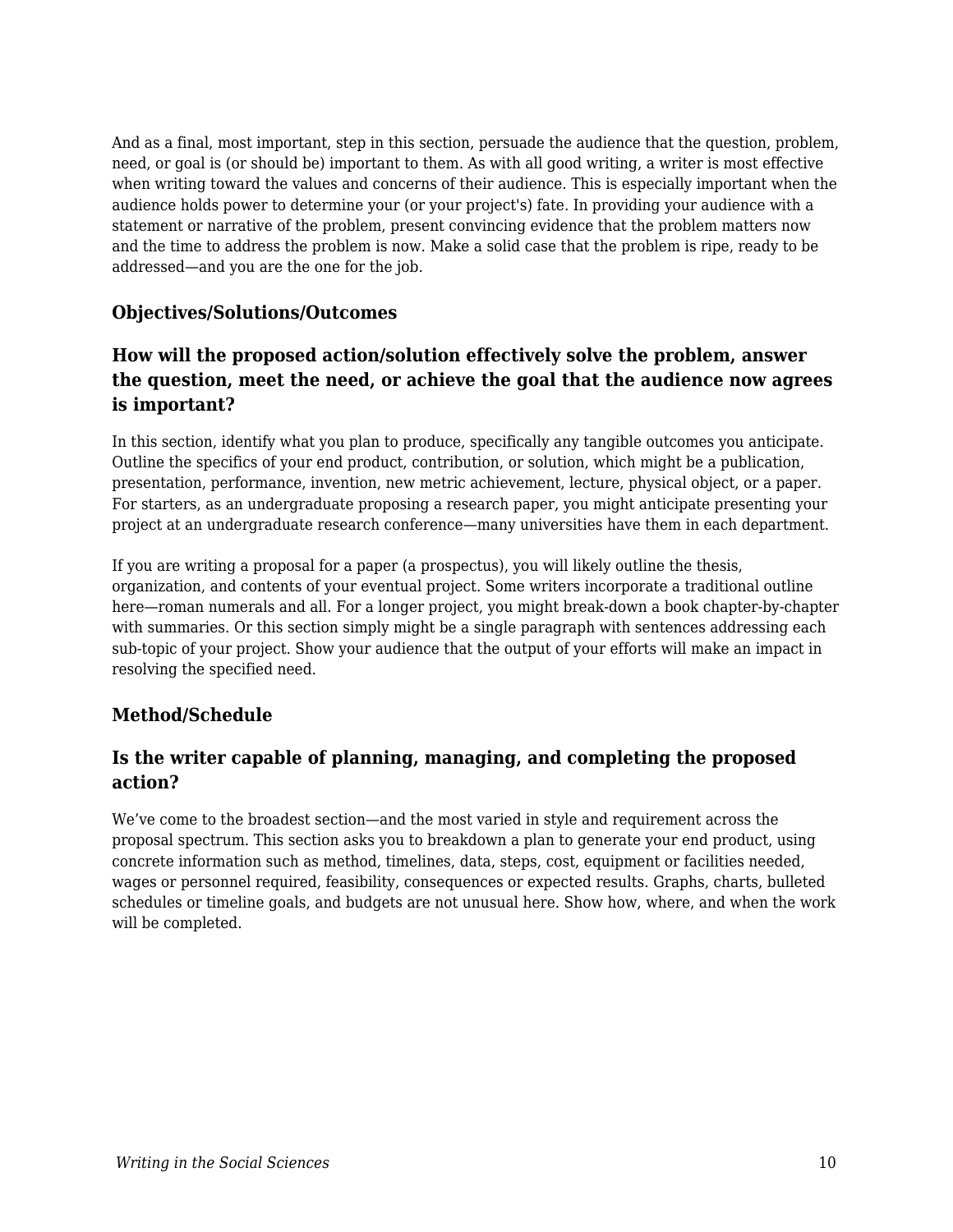

Committing to a timeline will demonstrate your ability to complete the proposed project.

For a proposal that pitches a large project or paper, you will likely outline a timeline estimating your agenda for completing the phases of research and drafting. As you draft your timeline, consider prior commitments you've made in other areas of your life and plan accordingly. Write a month-by-month, week-by-week, or day-by-day schedule with how you plan to complete your project, depending on the scope. The timeline must be a realistic vision of your ability to complete the work in the time. You might consider giving deadlines for the following intermediate steps: beginning research, assembling a preliminary bibliography, taking notes, writing a first draft, gathering feedback, and writing a final draft.

Including a task timeline is especially helpful if your research is complicated with interviews, surveys, data collection, and other primary research methods. In research and statistics classes within your field you will learn various methods for creating quantitative and qualitative data. Outline your specific, statistically-sound plan for generating data within this section. Get down to the nitty-gritty of how you're going to get the job done.

## **Qualifications**

## **Does the writer have qualified personnel involved?**

You don't need to be Einstein; you don't need to be brilliant (well, more than you already are). As a student in your field, you are qualified to address a problem, question, need, or goal in your field. Briefly list your education and directly relevant previous experience. It might be just a sentence or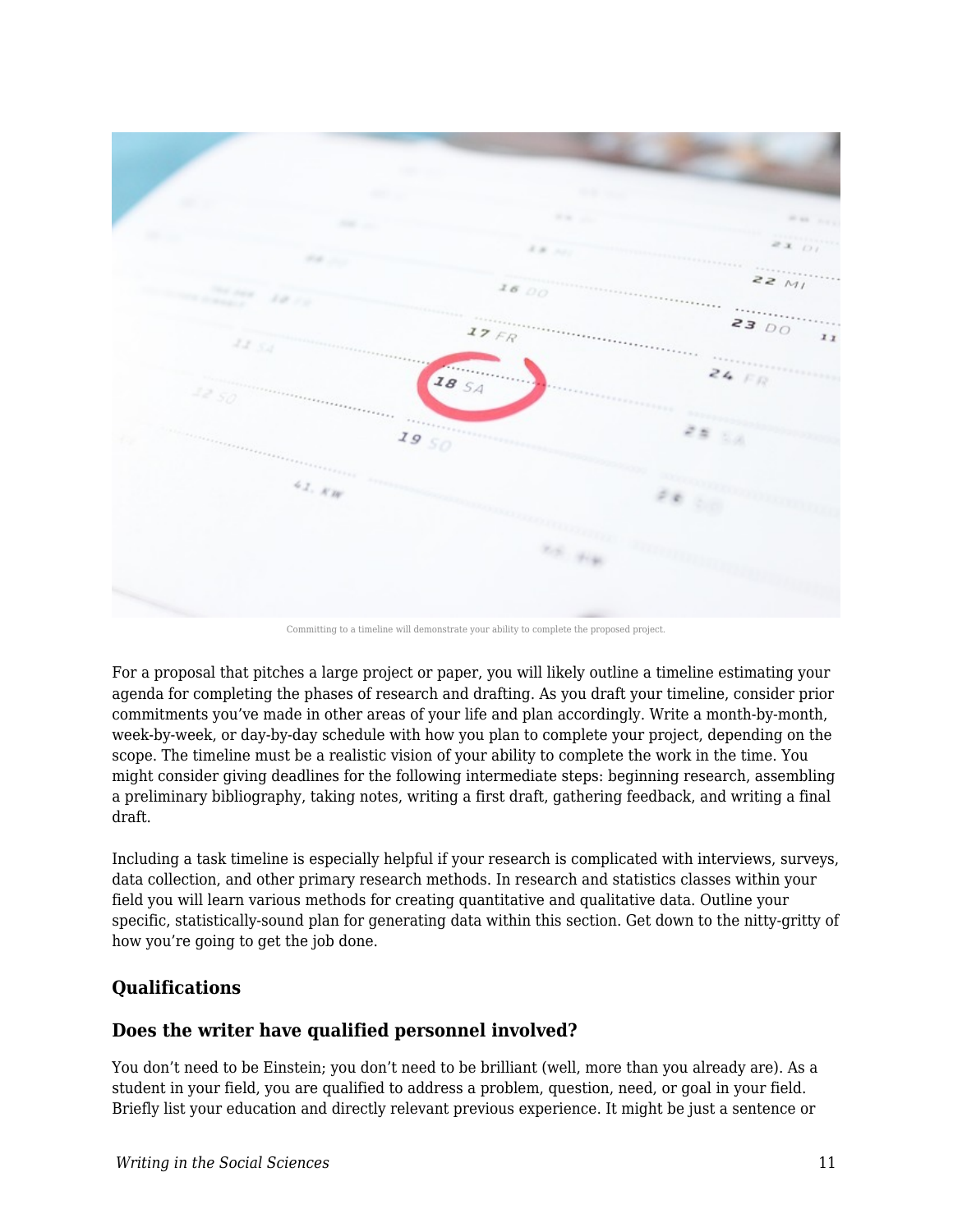two. This section may or may not be necessary when drafting a proposal for a fairly straightforward project.

If you are engaging in complex statistical research or another project that demands technical skills or specific abilities, you might need to persuade your audience that you are qualified by noting any specific background, training, or expertise you have (or will get) that will help you do your work well.

You will also want to briefly introduce other people who might be involved in your action plan. If you are writing a proposal for a collaborative project, address your colleagues' qualifications and abilities briefly as well. Some undergraduate research grants require the participation of a full-time faculty mentor. You will outline their position, college, department, and research interests here.

#### **Resources**

# **Does the writer have the necessary resources, background context, and/or knowledge to begin? Is the cost (if any) of the proposed action reasonable considering potential benefits?**

A solid plan and qualified personnel are not the only two ingredients for a successful project. Projects might also demand materials, instruments, travel, equipment, and compensation.

Often, it comes down to money. When discussing resources in a proposal, prepare a proposed resource and cost budget down to the dollars. Budget fairly to show a close estimate of costs you will face and/or resources you will need. Demonstrate good planning by identifying accurately what's needed, where the resources are available, and what it will cost. Your audience will be looking to see if the costs seem reasonable considering the anticipated results of the project. Often, this section might include a spreadsheet or list showing how resources will be allocated and applied.

#### **Literature Review/Bibliography**

Because you likely won't need more than articles, journals, and books to begin a major research paper, the literature that you annotate, summarize, and incorporate is the primary resource to consider in your proposal for that paper. Thus, you might be asked to include additional literature review (a survey of relevant sources—the "literature") or a bibliography of sources, which may or may not be annotated with the sources' argument and your anticipated use. Your review of the literature will also support the Problem/Question section, as detailed above. Literature reviews are discussed at length in a prior chapter.

Outlining your supporting documents in the proposal, wherever your literature review content is included, will demonstrate you have access to the solid, relevant sources, the resources you need to begin. Any sources that you cite in your earlier sections should be included in this review of the literature or annotated bibliography. As with any time you cite sources in a formal document, use a consistent and appropriate citation style which fits the audience's expectations (APA, MLA, Chicago, Turabian, etc.).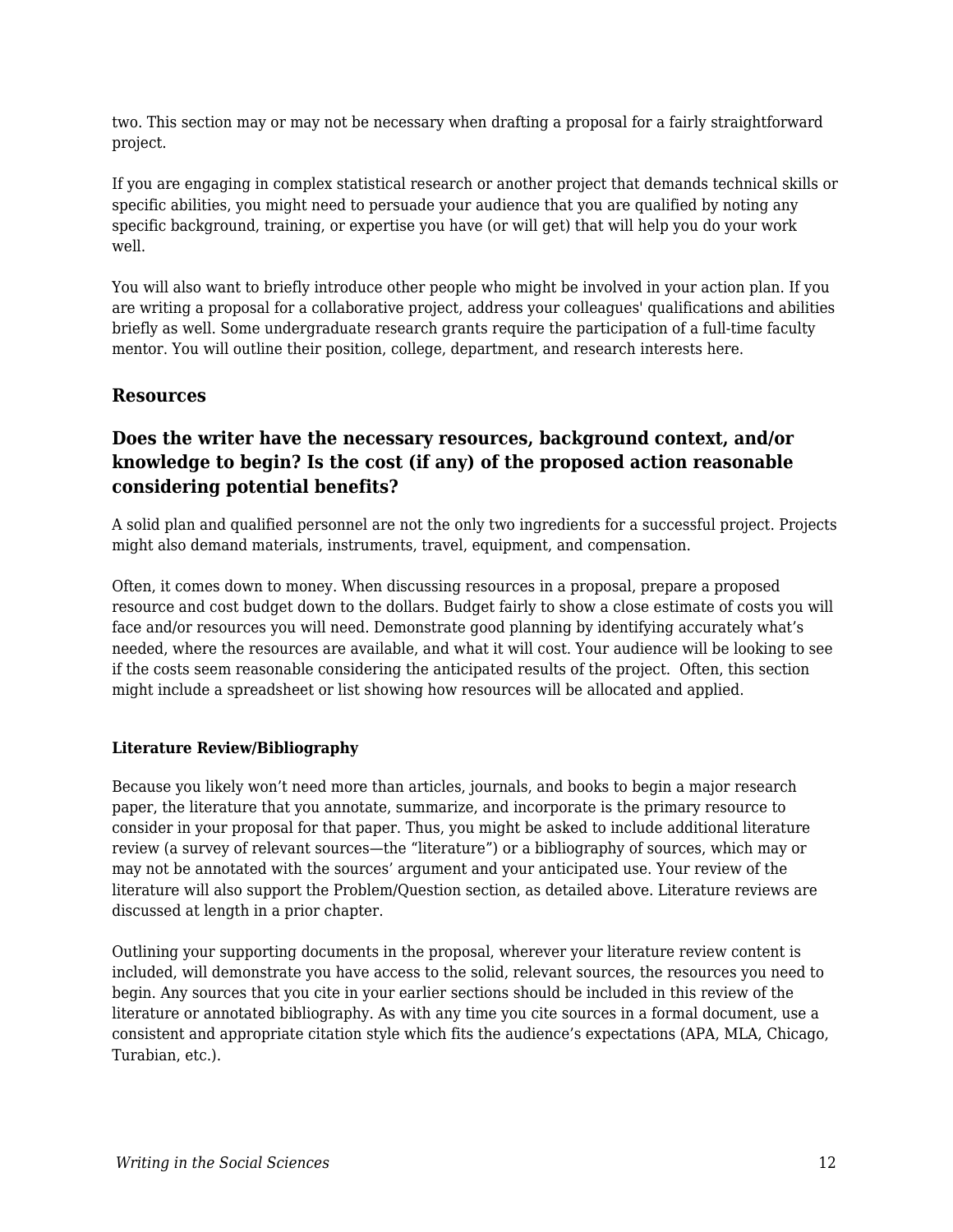## **Conclusion**

While some proposals won't ask you for a conclusion, when they do, use your conclusion to summarize your main points and create a final appeal to your audience. Reiterate the established need and your proposed solution. Ask clearly for the desired course of action: dollars to finance a project, skills and resources to boost a venture, or simply permission to proceed. Emotionally emphasize the vision. Make it personal for your audience at your close.

#### **Understanding Proposal Structure**

True or False: Proposals rigidly follow the sections listed above. You should always plan to include each and every section, in the order listed above.

- a. True—exactness matters with proposals and you should always seek to follow the above sections exactly.
- b. False—each unique proposal circumstance will demand different sections and topics to address in varying orders, which may or may not include some of the sections above.

# **Final Considerations**

As you finish your proposal, here are some final things to consider.

- Be consistent and clear as you design your headings and structure. Make sure your design fits with the expected look for the specific situation and audience. Look at examples to see what looks best to you.
- Revise and edit carefully to establish your credibility. Your audience wants to trust your abilities and they will see them reflected first in your attention to detail in the proposal. Submit a proposal with clean grammar and close adherence to the specifications provided.
- Before you submit a proposal, seek feedback. If you can, ask for reviews from people who have evaluated similar proposals or prospectuses as decision-makers. Or, at the least, ask for feedback from peers who may have been successful before. Ask them to read it quickly, even skim it. Does it make sense? More than likely, your audience will be reading a pile of proposals rapidly. You want the clarity and vibrancy of yours to stand out right away.
- Without alternate instructions, the default is to submit by official email as a PDF—always as a PDF to avoid formatting hiccups.
- Don't miss deadlines for submission. They often come just once a year.

For me, a written paper proposal given with a glittery ring in a small wooden box marked the end (the start!) of a pretty magical love story. Yes, yes, and again yes, I said to by now-husband in response to the most important proposal I've gotten to date. My husband and I teamed up to tackle life's roller coaster, and thus far, it's been thrilling. Yes, I'm stretching a bit putting my engagement story into the mix. But I'm convinced that like a one-knee, shaky-hands, big-kiss proposal, written proposals have the power to link the right people and resources to a project, even a marriage in this case.

Likewise, if we think about the proposals we write as vibrant documents written about actual problems or questions to real people who can make decisions (not to face-less bureaucratic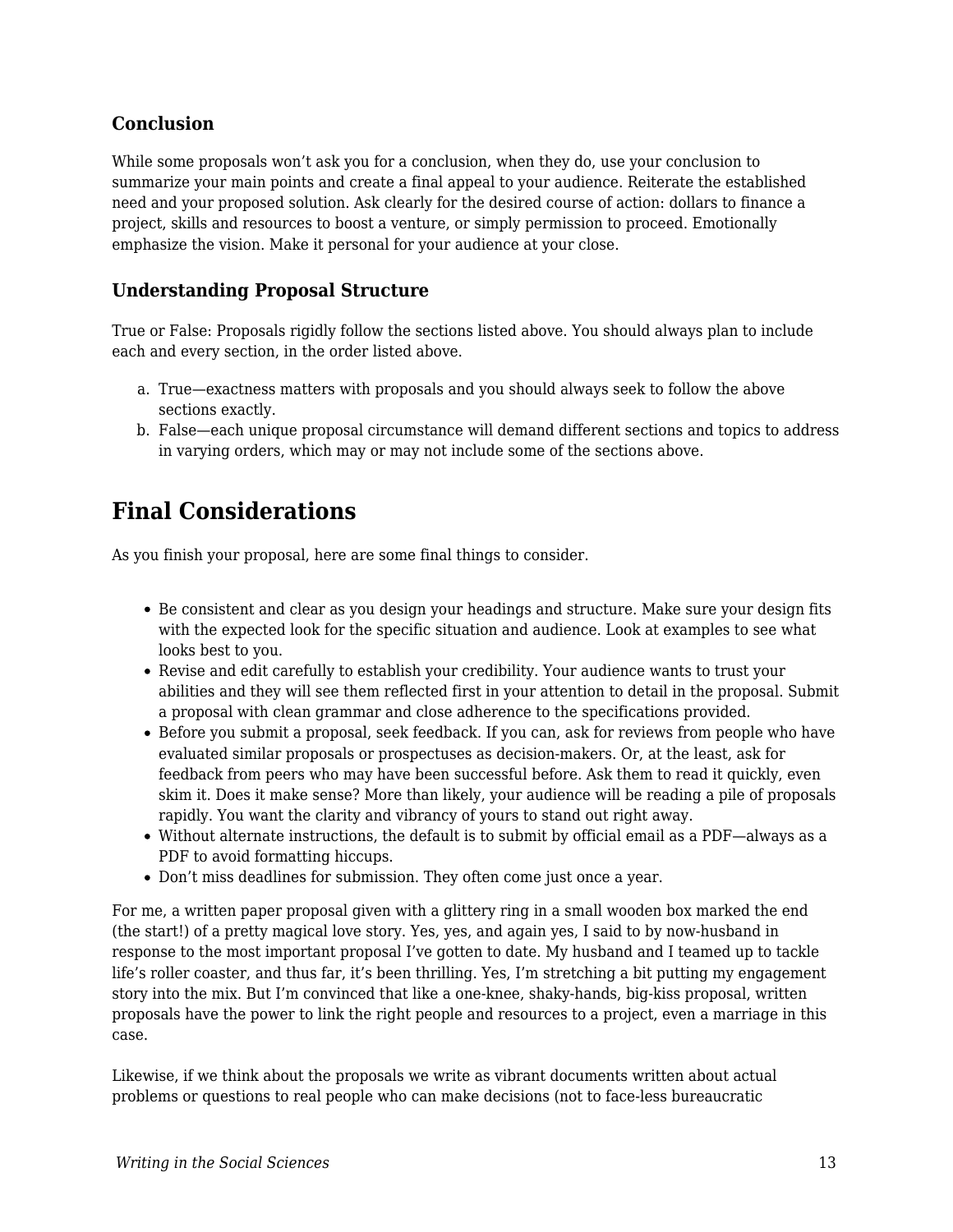organizations), we'll be more likely to make profitable connections with an audience who has the extra boost of power to make things happen. With the right resources sent to the best projects, we see questions answered, problems solved, needs met, and goals achieved. I have to admit, it feels a little bit like magic.